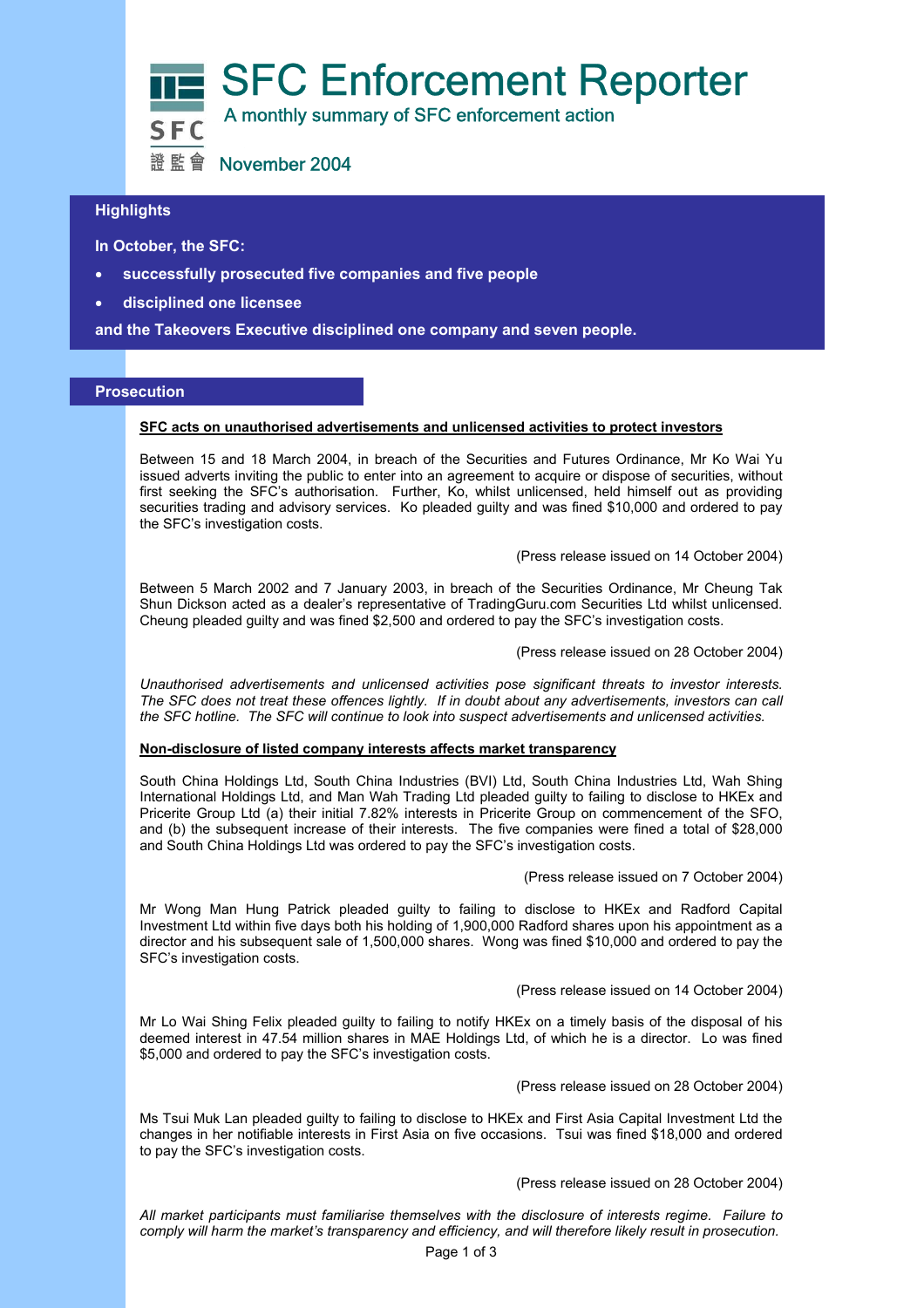

## **Discipline**

### **Responsible officer suspended for lying**

Mr Choy Tin Woo Johnnie, a responsible officer of Stockwell Securities Ltd, Stockwell Online (Securities) Ltd and Stockwell Commodities Ltd, lied when he told HKEx and the SFC that a short sale of 3.6 million shares of Digital World Holdings Ltd on 14 March 2002 belonged to a client, not himself. The SFC suspended Choy's licence for five months. Choy earlier pleaded guilty to illegal short selling of the shares and was fined.

(Press releases issued on 18 October 2004 and 25 March 2003)

*Any form of dishonesty calls into serious question a licensee's fitness and properness and will attract serious sanctions.* 

# **Takeovers regulation**

### **Directors of listed companies must comply with Takeovers Code**

The Takeovers and Mergers Executive:

- imposed a cold shoulder order on Mr Fung Chiu and Mr Lian En Sheng, the Chairman and an executive director of GP NanoTechnology Group Ltd, denying them direct or indirect access to the securities markets for 24 months from 19 October 2004, and
- publicly censured GP Nano, Fung, Lian and other directors of the company including Mr Ong Hong Hoon, Mr Chow Chun Kwong, Mr Chiang Chi Kin Stephen, Mr Siu Siu Ling Robert, and Mr Feng Hui Liu.

In breach of the Takeovers Code, GP Nano and its directors never issued an offeree circular to shareholders after Right Field Holdings Ltd had announced a voluntary conditional cash offer for GP Nano shares and issued an offer document to shareholders.

The sanctions on Fung and Lian were more severe because they led the company's decision not to issue the circular, citing as reasons financial difficulties faced by the company, the resources and effort involved and that they considered the offer as unsolicited and unappealing. It appeared that, before Fung and Lian had raised their objections, the other directors genuinely intended to issue the circular.

(Press release issued on 18 October 2004)

*The reasons Fung and Lian gave are not excuses for non-compliance with the Takeovers Code. Listed companies and all their directors must take care to ensure compliance with the Code. Without an offeree circular, shareholders of GP Nano were deprived of the opportunity to receive information and advice on which to properly make their decision on the offer. The Executive took a serious view of the*  failure as interests of the shareholders and the investing public were prejudiced. The actions of a *company under the Code are the responsibility of all the company's directors even if certain aspects are delegated.* 

# **General Enforcement Statistics**

Since 1 April 2004, the SFC has successfully prosecuted 51 entities. Summonses were withdrawn against eight entities resulting in their acquittals and a further five entities were acquitted after trial. In the same period, the SFC disciplined 36 licensees for various regulatory breaches and entered into settlements with voluntary payments with two licensees. The SFC also took disciplinary actions against 10 licensees which were eventually concluded with no formal sanction imposed, although seven of them received private warnings. Disciplinary proceedings were also commenced and discontinued against four deemed licensees who left their firms before the conclusion of the actions. (A person's deemed licence is effectively revoked on the day the person leaves his or her firm. Under the transitional